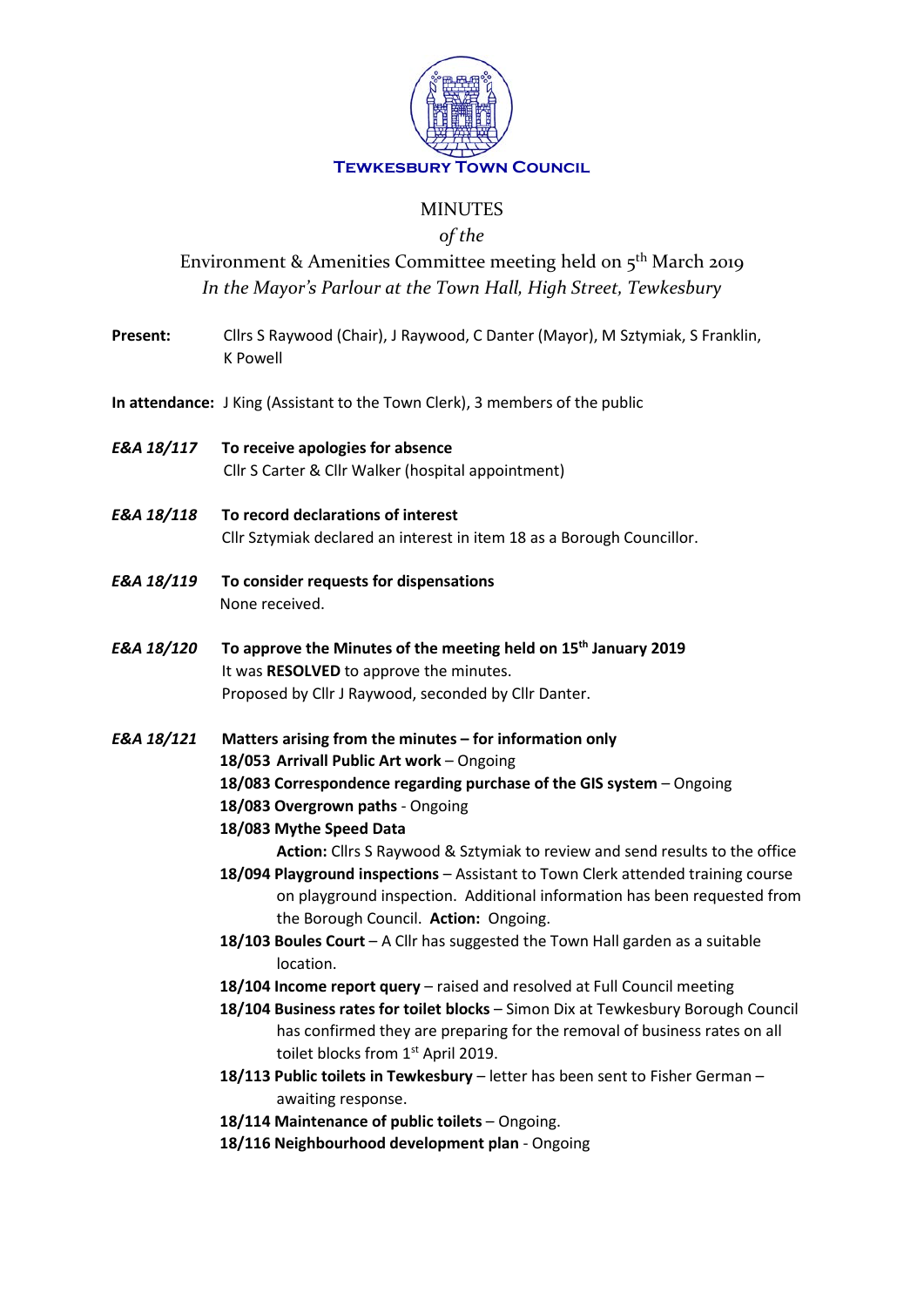

#### *E&A 18/122* **To receive correspondence relating to the Environment and Amenities Committee** No correspondence had been received.

### *E&A 18/123* **Public Participation** There were 3 members of the public in attendance.

A member of the public from Tewkesbury Park Residents Association spoke regarding item 18. They requested a noticeboard last December. The noticeboard usually purchased by Tewkesbury Town Council does not meet Tewkesbury Borough planning controls. Tewkesbury Borough Council have advised the individual that they are willing to order a noticeboard and install it, and asks that the Town Council fund it, as the advised cost is £974 + VAT which is within the original spend authorised by the Town Council.

A member of the public spoke regarding item 13. Regarding the smoking in bus shelters, will it just be stickers on bus shelters or will anyone enforce it – either by monitoring the town, CCTV or police patrol, particularly when teenagers are travelling to schools. They feel that it needs to be enforced.

It was RESOLVED to move items 13 & 18 forward in the agenda. Proposed by Cllr Sztymiak, seconded by Cllr Powell.

### *E&A 18/124* **To discuss and agree the erection of no smoking signs in applicable bus shelters under the Smoke-free (Signs) Regulations 2007**

Cllrs discussed the issue and agreed that no smoking signs were a compliance issue and also served as a reminder to the public that bus shelters are a public space. There are six bus shelters that require signage under the Smoke-free (Signs) Regulations and ten more that require simple no smoking signs.

**Action:** Ask neighbouring parishes if they have erected no smoking signage and liaise with GCC regarding Stonehills and clear channel shelters.

It was RESOLVED to erect no smoking signs in applicable bus shelters under the Smoke-free (Signs) Regulations 2007. Proposed by Cllr Franklin, seconded by Cllr Danter.

*E&A 18/125* **To discuss and agree the next steps regarding the noticeboard for Lincoln Green** The Town Council received correspondence from the Borough Council regarding the noticeboard for Lincoln Green on 4<sup>th</sup> March. The location referred to; adjacent to the vehicular issue to the Borough Council offices, is not one that was originally discussed with the Town Council and although the Town Council continue to have reservations about the location, they accept that this is where the Borough Council and Residents Association wish to install the noticeboard.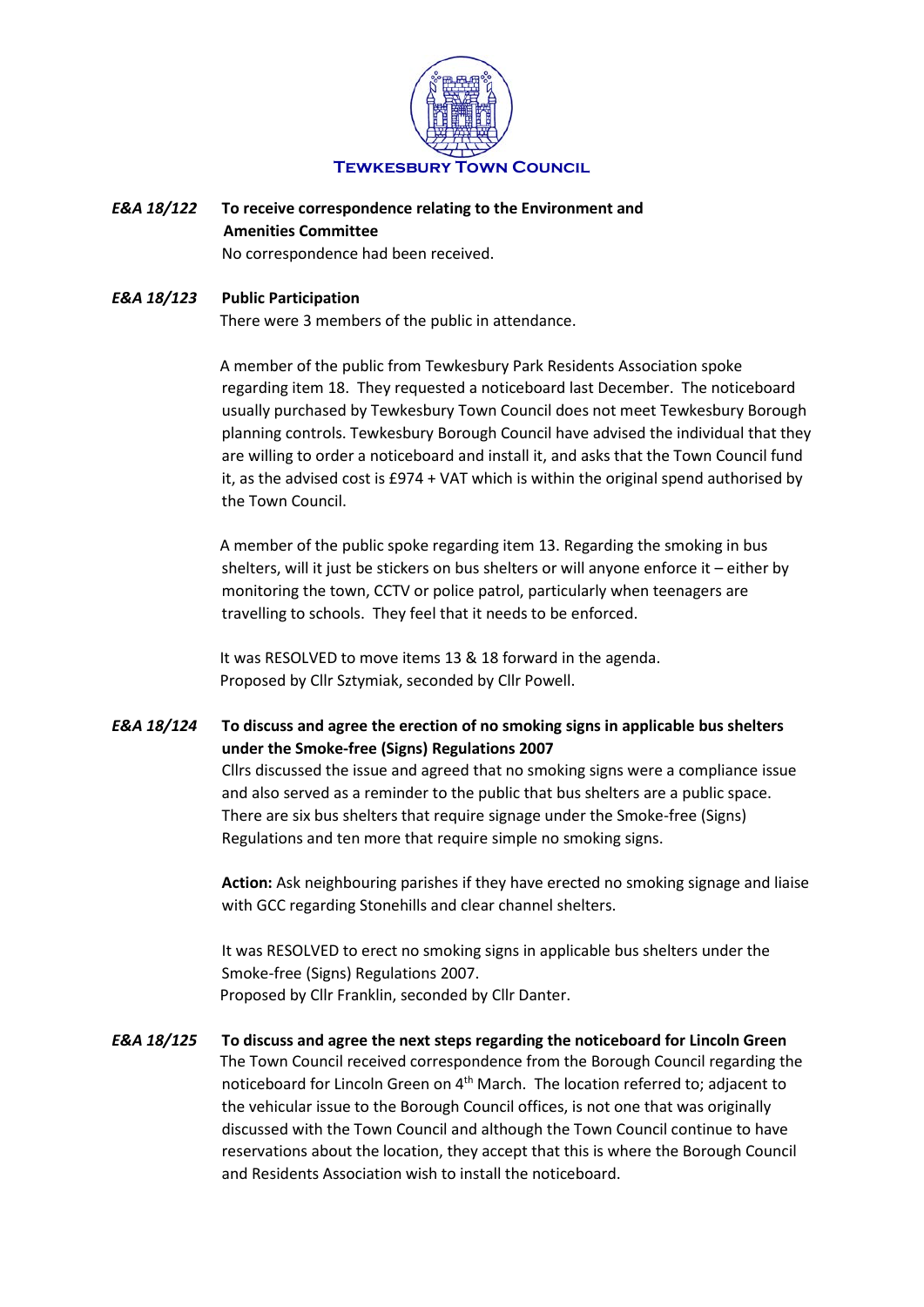

The preferred design is a noticeboard that will match the wayfinder signs. The Town Council have requested details from the Borough Council but these have not yet been received. The noticeboard is the same size as the originally proposed noticeboard (2 panel, fitting 12 A4 sheets).

The Borough Council have requested that the Town Council donate the noticeboard to them, in order to remove the need for a licence and any legal agreement. Councillors continue to have concerns regarding releasing the ownership, as it then becomes a community noticeboard that the Town Council has paid for. Councillors would prefer that the Town Council remains the owner and that the normal procedure is used for placing notices within it.

It was RESOLVED that subject to the committee seeing and agreeing the proposed noticeboard design and cost, and Tewkesbury Town Council remaining the owner of the noticeboard, it would purchase a noticeboard for Lincoln Green in the requested design. Authority was delegated to the Chairman to deal with this matter on behalf of the committee.

Proposed by Cllr Danter, seconded by Cllr Powell.

#### *E&A 18/126* **To review the work programme**

The work programme was reviewed. The following actions have been completed:

- Councillor to accompany TBC inspectors to play areas
- Maintenance required on the roof of Boots Bus Shelter
- Discuss the Committee Budget for the financial year 2019/20
- *E&A 18/127* **To receive Income and Expenditure Reports for December 2018 & January 2019** The Income and Expenditure Report for December 2018 & January 2019 were received.
- *E&A 18/128* **To receive the committee Budget Report** The Budget Report was received.
- *E&A 18/129* **To approve the payments list** It was **RESOLVED** to approve the payments list. Proposed by Cllr J Raywood, seconded by Cllr S Franklin.
- *E&A 18/130* **To receive updates on Play Areas and agree actions**
	- Derrick Graham Memorial Park
		- o Waiting for erosion under slide to be repaired
	- Mitton Play Area
		- o Sand to maintain artificial grass has been applied.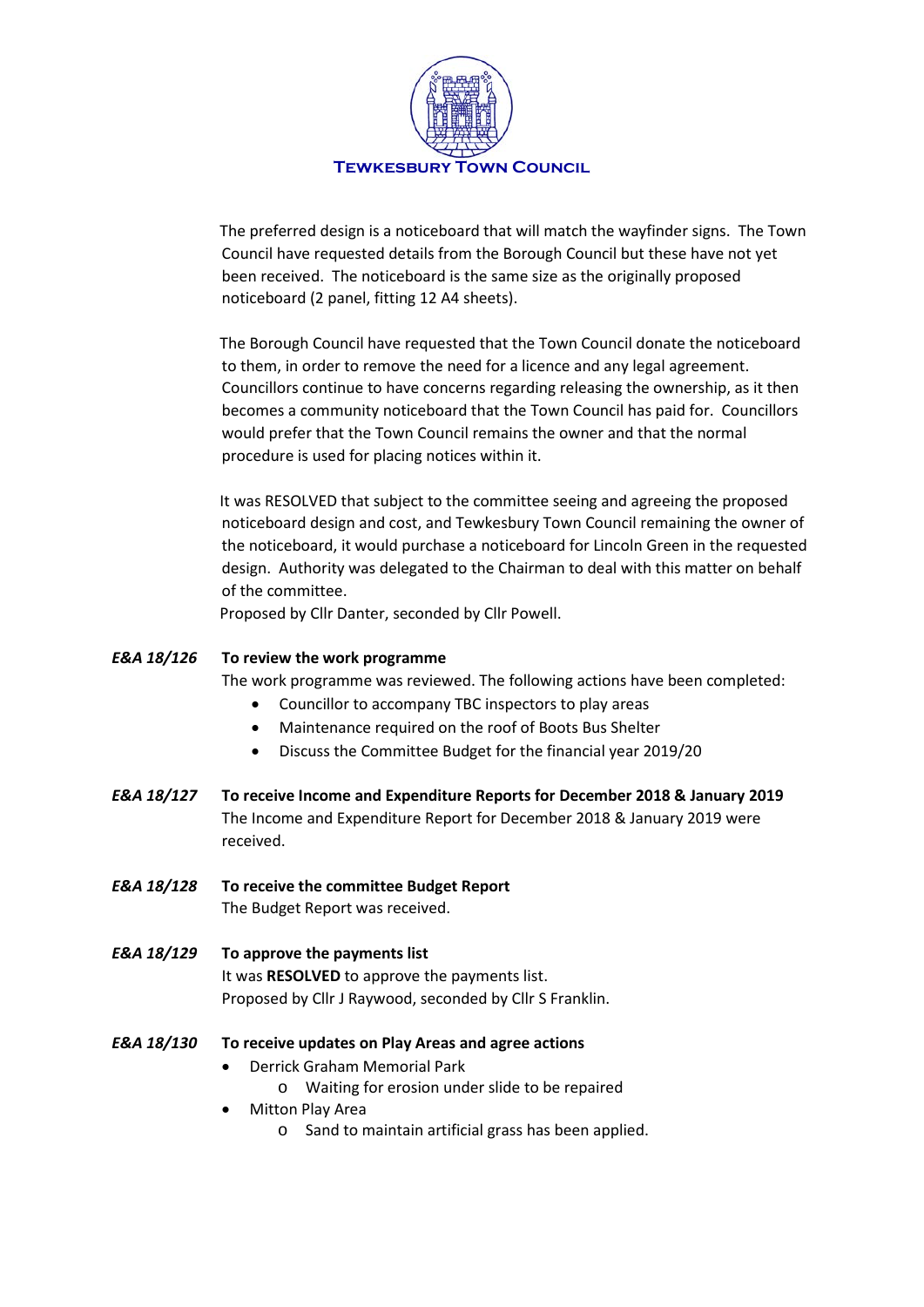

- Warwick Place Play Area
	- o Pocket Parks Grant for £23,500 has been awarded.
	- o Awaiting result of Barnwood Trust grant application.
	- o Application for a grant has been made to GPFA

Cllr Sztymiak left the meeting to attend the Public Meeting re: Chance Street.

*E&A 18/131* **To agree to contribute 50% of the repair costs of the noticeboards at the George Watson Memorial Hall**

> It was RESOLVED to agree to contribute 50% of the repair costs of the noticeboards at the George Watson Memorial Hall at a cost of £400. Proposed by Cllr J Raywood, seconded by Cllr Franklin.

*E&A 18/132* **To discuss and agree next steps regarding a request from Wheatpieces Parish Council for an additional litter bin on Jubilee Way**

> It was RESOLVED to install an additional litter bin on Jubilee Way, subject to Tewkesbury Borough Council confirming that they have capacity to empty an additional bin.

Proposed by Cllr Powell, seconded by Cllr J Raywood.

**Action:** Assistant to the Town Clerk to ask Wheatpieces Parish Council if they would contribute 50% of the cost.

*E&A 18/133* **To discuss and agree next steps regarding the vandalised dog waste bin on Link Road, Prior's Park** See item 18/134

*E&A 18/134* **To discuss and agree the next steps regarding the provision of dog waste and litter bins on Tewkesbury Park Estate**

> It was RESOLVED to relocate the large bin in the field by the hedge to Lincoln Green Lane. Proposed by Cllr Powell, seconded by Cllr Danter.

> It was RESOLVED to buy a larger capacity dual use bin for the entrance to the Bloody Meadow and use the existing dog waste bin to replace the vandalised dog waste bin on Link Road. Proposed by Cllr Powell, seconded by Cllr Danter.

*E&A 18/135* **To discuss and agree the next steps regarding bus shelter cleaning** Cllrs agreed that bus shelters required cleaning before the installation of no smoking signs. A complaint has been received about the cleanliness of the Queen's Road bus shelter. It was RESOLVED to spend £35 to clean the Queen's Road bus shelter.

Proposed by Cllr Franklin, seconded by Cllr Danter